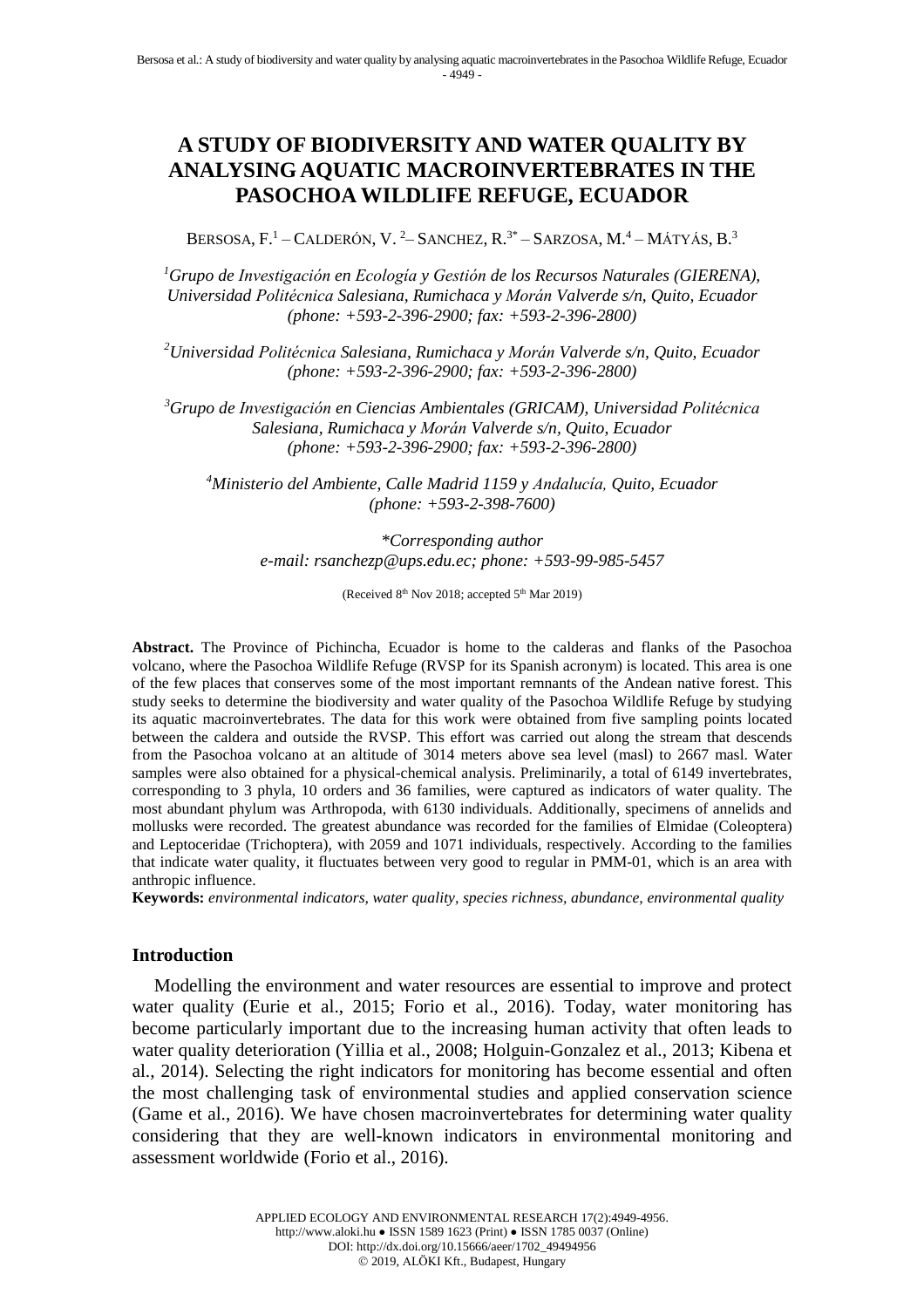The Pasochoa Wildlife Refuge (RVSP) is located in the caldera and in the flanks of the Pasochoa volcano, in the province of Pichincha, Ecuador. This area is one of the few places that conserves some of the most important remnants of the Andean native forest.

According to our bibliographic review, quantitative-type floristic investigations have been carried out within the protected area, such as those by Valencia and Jorgensen (1992), while other studies have consisted of rapid sampling where physical backups are not available. In terms of fauna, bird lists have been compiled by Sierra (1996), and the baseline list was recorded by Fundación Natura (1990). Studies referring to both terrestrial and aquatic insects are practically nonexistent for the sector. According to the map of vegetal coverage by the MAE (2013), the vegetal formation is a high-altitude evergreen mountain forest in the northern part of the Eastern Cordillera of the Andes. Its altitude range is from 3000 to 3700 masl, and the grassland of the moors ranges from 3400 to 4300 masl. The area has an average annual rainfall of 1200 mm, an average annual temperature of 10°C and a relative humidity that is almost higher than 80% (Valencia and Jørgensen, 1992).

In this study, aquatic macroinvertebrates were used as indicators of environmental quality. Aquatic macroinvertebrates have received much attention in studies regarding the ecosystems of running waters because they are transformers and integrators of allochthonous organic matter (leaves, seeds, branches, fallen trunks, etc.), the main inflows of energy to the fluvial systems and useful biological indicators.

#### **Materials and methods**

The Pasochoa Wildlife Refuge is located in the Province of Pichincha, Cantón Mejía, in the parish of Uyumbicho, Ecuador. It contains 520 hectares, which are covered mostly by Andean forest and, to a lesser extent, by herbaceous moorland. For the sampling points, the area of the caldera was prioritized because it is a pristine area, has been conserved and contains remnants of a mature forest. The second sampling point corresponded to the area outside the wildlife refuge where anthropic influence exists due to the presence of livestock and pastures. Then, the two areas were compared and evaluated. The data for this work were obtained from five sampling points along the stream that descends from the Pasochoa volcano from an altitude of 3014 to 2667 masl. The sampling points can be seen in *Figure 1* (López-López and Sedeño-Díaz, 2014).

The macroinvertebrates were collected through a "Surber" network in five sampling points (*Fig. 1*) along a 100 m-long transect according to the proposal of Roldán (2003) (Brito and Pinto, 2014). At each sampling point, we examined the riverbed of each body of water for a lapse of one minute to capture the existing macroinvertebrates, covering all possible microhabitats (riparian vegetation, sandy areas, rocky areas and algae). In addition, the ecological quality protocols for Andean rivers that were proposed by Encalada et al. (2011) were applied (Damanik-Ambarita, 2016; Carter, 2017; Mariadoss and Abril, 2015).

The samples were cleaned to later extract the macroinvertebrates and deposit them in correctly labeled plastic containers with 70% alcohol. Field work was executed following the rules and regulatory guidelines outlined by the Environment Ministry's research permit.

To determine aquatic invertebrates, which were deposited in the aforementioned containers, the specimens were separated and identified at the family taxonomic level according to the protocols proposed by Encalada et al. (2011). To identify the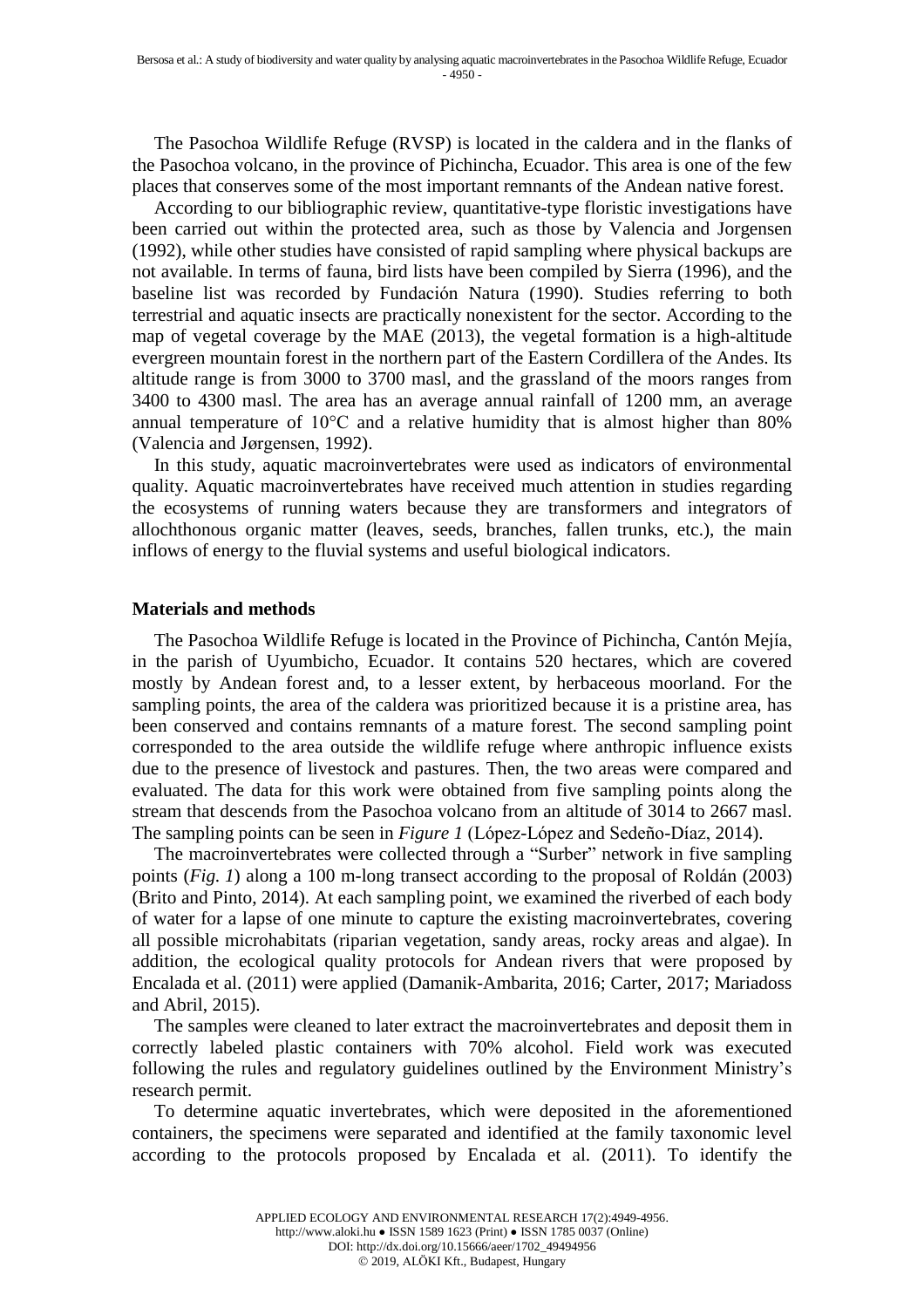invertebrates, we used the taxonomic keys of Fernández and Dominguez (2009). The invertebrate collections will be displayed in the Gustavo Orcés Natural History Museum at the Escuela Politécnica Nacional, under patent No. 04-2014-FAU- DPAP-MA (Knowl, 2016; Stancheva and Seath, 2016).

The analyses related to the abundance, diversity, and species accumulation curves were performed according to Colwell (2006) and Oksanen, 2015 using the EstimateS 8.2.0 programs and PAST (Paleontological Statistics version 1.12) according to Hammer et al. (2003).



*Figure 1. Sampling points for macroinvertebrates in the Pasochoa Wildlife Reserve. "PPM-01" = Point 1; "PPM-02" = Point 2; "PPM-03" = Point 3; "PPM-04" = Point 4; "PPM-05" = Point 5; "Este" = East; "Sur" = South. Legends: "Puntos de muestro" = Sampling point, marked with blue dots; "Ríos" = Rivers, marked with green line; "Parroquias" = Parishes*

The analyzed parameters were divided into two groups. The first group is related to finding out the level of intromission of human effluents, such as gray and black waters, discharges from tourism or agriculture, and so on. Here, we measured the 5-day dissolved oxygen, Biochemical Oxygen Demand (BOD5), phosphorus, ammonia, nitrate and nitrite, the last three of which are indicators of pollution temporality (Cheeme, 2018). The second group of indicators focused on change in water quality due to human or natural causes. The indicators used were pH, calcium hardness, turbidity and total solids. The presence of calcium hardness, increased BOD5 and decreased dissolved oxygen could be the result of diffuse soil contamination from fertilizers (Schahrakane, 2018).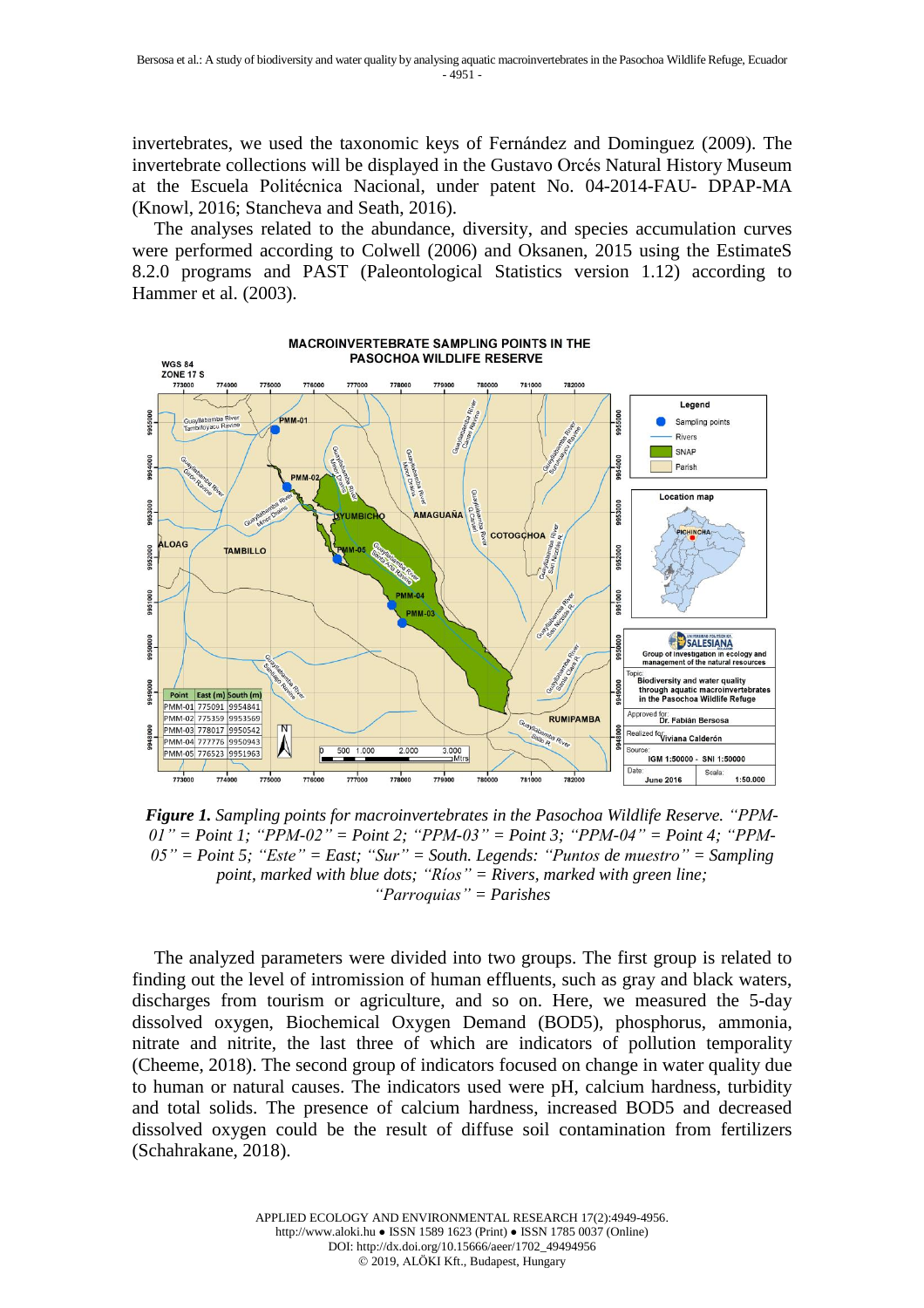## **Results**

A total of 6149 invertebrates were captured, corresponding to 3 phyla, 10 orders and 36 families, that indicate the water quality. The most abundant phylum was Arthropoda, with 6130 specimens. Additionally, specimens of annelids and mollusks were recorded (*Table 1*).

The greatest abundance was recorded in the families of Elmidae (Coleoptera) and Leptoceridae (Trichoptera), with 2059 and 1071 individuals, respectively. The greatest abundance was recorded in Point 5.

| <b>Parameter</b>   | Point 1 | Point 2<br>Point 3 |        | Point 4 | Point 5 |
|--------------------|---------|--------------------|--------|---------|---------|
| Taxa S             | 11      | 20                 | 20     | 27      | 29      |
| <b>Individuals</b> | 197     | 253                | 465    | 2468    |         |
| Dominance D        | 0.3141  | 0.1245             | 0.1764 | 0.2585  | 0.2303  |
| $Simpson_1-D$      | 0.6859  | 0.8755             | 0.8236 | 0.7415  | 0.7697  |
| Shannon H          | 1383    | 2.35               | 1999   | 1792    | 1888    |

The determination of the quality of water in the sector by means of physical chemical parameters has not been done previously, but as regards the diversity in the present study, 3 phyla, 10 orders and 36 families were found in front of the study by Gallegos, 2013, which mentions 4, 13 and 34 respectively

Low values of dissolved oxygen were observed for all points, which are not due to temperature but to the existence of an organic load from three thousand meters high. This is corroborated by the BOD5 measurements that are accentuated in Point 4, where it reached 36 mg/l. With these levels of dissolved oxygen, fish cannot exist. From Point 2 onwards, there is a continuous presence of ammonia, which causes the depletion of dissolved oxygen and an increase in the nitrogen-bearing BOD5, which is oxidized slowly into nitrate and quickly into nitrite.

The increase in BOD5 and calcium hardness and the decrease in dissolved oxygen demonstrate the diffused intrusion of runoff water from crops with agrofertilizers.

The pH is basic, probably due to the type of riverbed in the upper part of the volcano, which decreases downstream. Turbidity increases as the water descends; the same is true for solids in the water, probably because of erosion and an increase in the organic load.

Current water quality does not present levels of eutrophication, but its decontamination is required for the water habitable by fish, and safe for human use. The results of the analyses, location and distance between the points are presented in *Table 2*.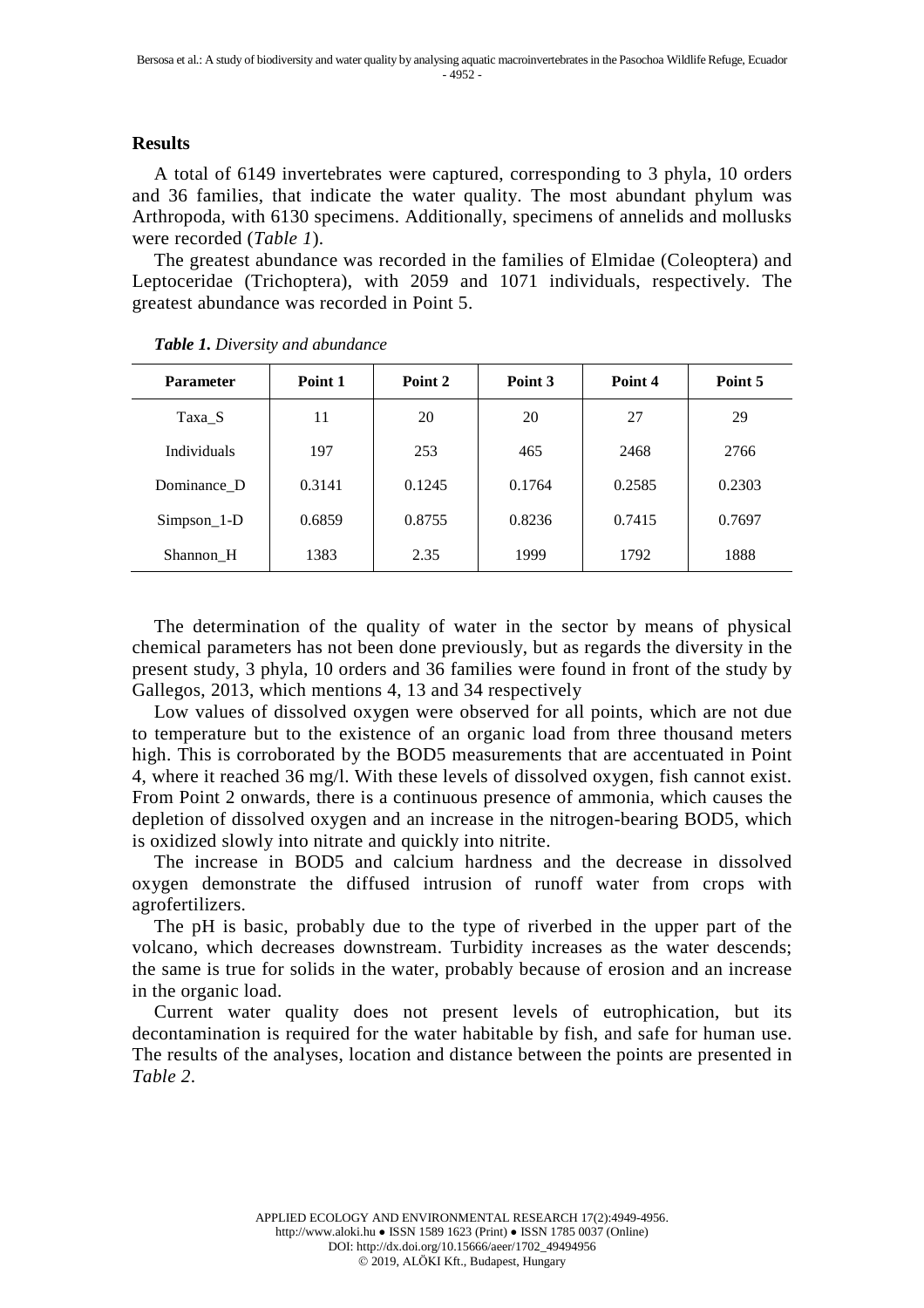| <b>Parameter</b>                   | Point 1          | Point 2        | Point 3  | Point 4        | Point 5      |
|------------------------------------|------------------|----------------|----------|----------------|--------------|
| Altitude (masl)                    | 3,014            | 2,995          | 2,864    | 2,718          | 2,667        |
| Length from the previous point (m) | $\boldsymbol{0}$ | 464            | 1,618    | 1,983          | 1,339        |
| Dissolved oxygen (mg/l)            | 2.3              | 2.3            | 3        | 1              | 0.9          |
| $BOD5$ (mg/l)                      | 1.9              | 0.9            | 2.16     | 36             | 7.2          |
| Total phosphorus (mg/l)            | 0.4              | 0.4            | 0.4      | 0.5            | 0.4          |
| Ammonia (mg/l)                     | $\mathbf{0}$     | 0.01           | 0.09     | 0.07           | 0.57         |
| Nitrate $(mg/l)$                   | $\boldsymbol{0}$ | $\overline{0}$ | $\Omega$ | $\overline{0}$ | $\mathbf{0}$ |
| Nitrite $(mg/l)$                   | 14               | 10             | 13       | 9              | 19           |
| pH                                 | 8.35             | 8.82           | 8.5      | 8.1            | 7.41         |
| Calcic hardness (mg/l)             | 0.38             | 0.63           | 1.09     | 0.79           | 1.3          |
| Turbidity (NTU)                    | 1.5              | 2.29           | 0.93     | 3              | 4.28         |
| Total solids (mg/l)                | 0.06             | 0.06           | 0.07     | 0.08           | 0.1          |

*Table 2. Results of the water quality analysis*

## **Conclusions and recommendations**

Values of BOD5 vary between  $0.9\n-36$  mgL<sup>-1</sup> in our study that are comparable to other study (Naciph, 2016) findings (BOD5 vary between 5-40 mgL<sup>-1</sup>) where San Pedro River was analysed. It is reassuring that the diversity and abundance values in our study are significantly higher than the values in Naciph's study where the same method (Encalada et al., 2011) was applied for specimens separation and for family taxonomic level identification. In our study 36 families were detected, while in Naciph's study only 12. This is due to the sad fact that San Pedro River is highly contaminated (FONAG, 2011) and can not be used for irrigation without pre-treatment (Naciph, 2016).

To aid reader understanding in the topic our preliminary study should be extended to other study areas, such as the lower part of the volcano, where areas of influence, such as cattle, urbanisation and plantations, exist.

According to the families that indicate the quality of water, the water quality fluctuates between very good to regular in Point 2, which is an area with anthropic influence. The current water quality does not present levels of eutrophication, but decontamination is required for the water to be safely used by humans.

#### **REFERENCES**

- [1] Brito, C., Pinto, F. (2014): Biological monitoring using macroinvertebrates as bioindicators of water quality of Maroaga Stream in the Maroaga Cave System, Presidente Figueiredo, Amazon, Brazil. – International Journal of Ecology. Article ID: 308149.
- [2] Carter, J., Resh, J., Morgan, J. (2017): Macroinvertebrates as Biotic Indicators of Environmental Quality. – In: Hauer, F. R., Lamberti, G. (eds.) Methods in Stream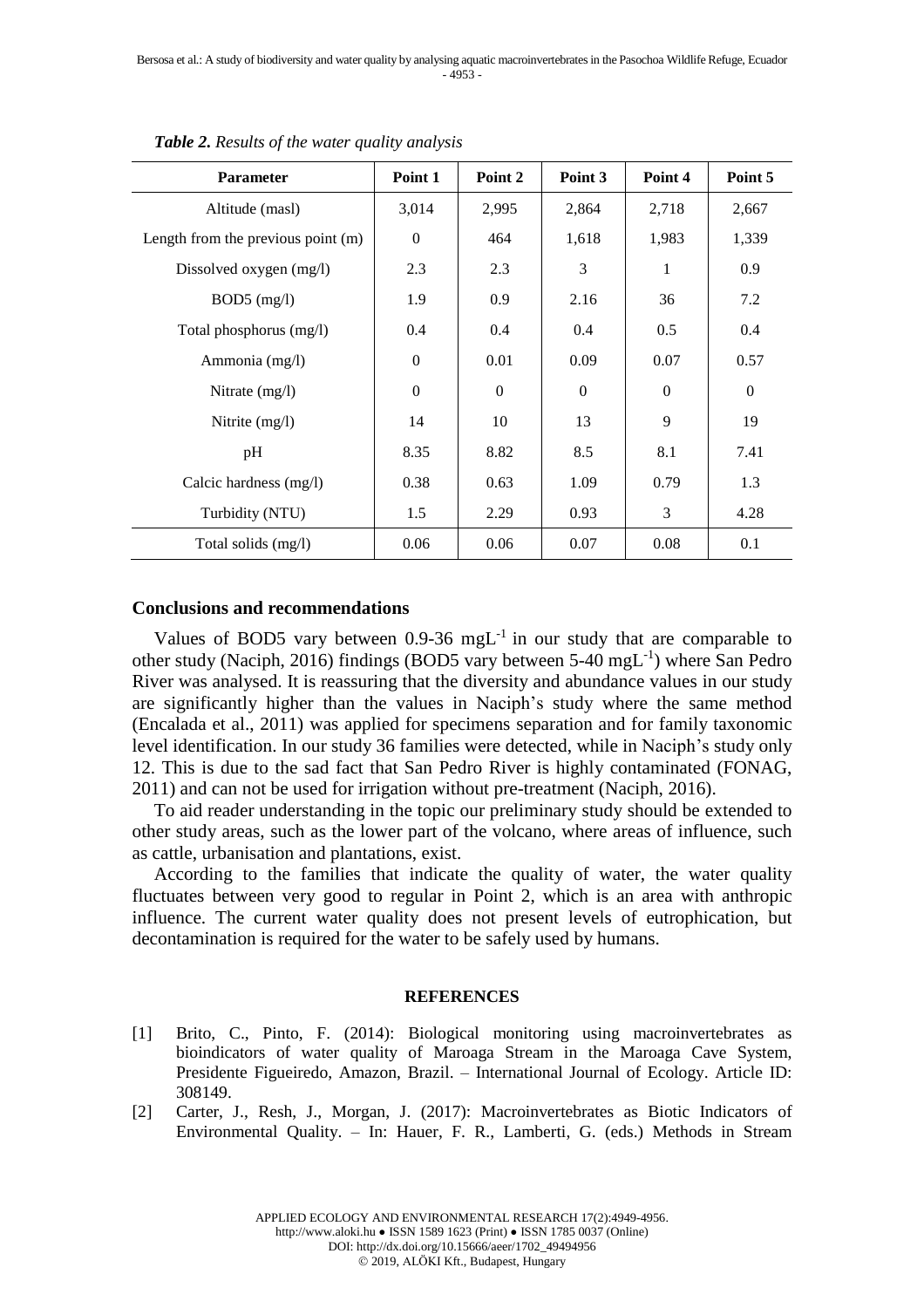Ecology. Third Ed. Vol. 2: Ecosystem Function. Academic Press, Cambridge, MA, pp. 293-318.

- [3] Cheema, P., Pal, S., Akepati, S., Leena, G., Kaur, D. (2018): Multivariate analysis of wastewater quality of different rural human settlements in Punjab (India). – Environmental Engineering & Management Journal (EEMJ) 17(2): 371-380.
- [4] Colwell, R. K. (2006): Estimates, Statistical Estimation of Species Richness and Shared Species from Samples Version 8.0. User's Guide and Application. http://chao.stat.nthu.edu.tw.
- [5] Damanik-Ambarita, M. N., Lock, K., Boets, P., Everaert, G. (2016): Ecological water quality analysis of the Guayas river basin (Ecuador) based on macroinvertebrates indices. – Limnologica 57: 27-59.
- [6] Encalada, A., Riera, M., Rios, B., Garcia, N., Prant, N. (2011): Simplified protocol and guide for evaluating the ecological quality of Andean rivers (Spanish: Protocolo Simplificado y guía de evaluación de la calidad ecológica de ríos Andinos). – CERA-S: USF, AECID, UB, FONAG, Quito.
- [7] Eurie, M. A., Landuyt, D., Bennetsen, E., Lock, K., Tien, T. H., Damanik, M. N., Sasha, P. L., Boets, P., Everaert, G., Dominguez-Granda, L., Goethals, P. L. M. (2015): Bayesian belief network models to analyse and predict ecological water quality in rivers. – Ecological Modelling 312: 222-238.
- [8] Fernández, H. R., Dominguez, E. (2009): Guide for the Determination of South American Benthic Arthropods. (Spanish: Guía para la determinación de los artrópodos bentónicos sudamericanos). – Universidad Nacional de Tucumán, Argentina.
- [9] FONAG (2011): Information about the Guayllabamba River Basin (Información de la Cuenca del Río Guayllabamba). – http://visor.infoagua-guayllabamba.ec/visor/index.html (accessed: 20 August 2016).
- [10] Forio, M. A. E., Van Echelpoel, W., Dominguez-Granda, L., Mereta, S. T., Ambelu, A., Hoang, T. H., Boets, P., Goethals, P. L. M. (2016): Analysing the effects of water quality on the occurrence of freshwater macroinvertebrate taxa among tropical river basins from different continents. – AI Communications 29: 665-685.
- [11] Fundación Natura. (1990): Fundación Natura.- Quito s.e. Publishing, Quito
- [12] Game, E. T., Bremer, L. L., Calvache, A., Moreno, P. H., Vargas, A., Rivera, B., Rodriguez, L. M. (2016): Fuzzy models to inform social and environmental indicator selection for conservation impact monitoring. – Conservations Letters 11: e12338.
- [13] Hammer, O., Harper, D. A. T., Ryan, P. D. (2003): PAST: Paleontological Statistics. Version 1.12. – http://palaeo-electronica.org/2001\_1/past/issue1\_01.htm.
- [14] Knowl, M. (2016): Benthic soft-bodied algae as bioindicators of stream water quality. Aquat. Ecosyst. 417: 15.
- [15] López-López, E., Sedeño-Díaz, J. (2014): Biological Indicators of Water Quality: The Role of Fish and Macroinvertebrates as Indicators of Water Quality. – In: Armon, R. H., Hanninen, H. (eds.) Environmental Indicators. Springer, Dordrecht, pp. 643-661.
- [16] MAE (2013): http://suia.ambiente.gob.ec/documents/10179/346525/ESTADISTICAS+DE+PATRIMO NIO+FINAL.pdf/b36fa0a7-0a63-4484-ab3e-e5c3732c284b.
- [17] Mariadoss, S., Abril, R. (2015): Water quality assessment of Piatua River using macroinvertebrates in Puyo, Pastaza, Ecuador. – American Journal of Life Sciences 3(3): 167-174.
- [18] Naciph, K. A. (2016): Water Quality Analysis of the San Pedro River and Proposal of a Water Treatment Design for its Use as a Water Source for a Communitarian Irrigation Project. – Universidad San Francisco De Quito USFQ (Quito, 12 de diciembre de 2016).
- [19] Oksanen, J. (2015): Vegan: Ecological Diversity. https://cran.rproject.org/web/packages/vegan/vignettes/diversity-vegan.pdf (accessed: 21 Apr 2016.
- [20] Roldán, G. (2003): Bioindicators of Water Quality in Colombia (Spanish: Bioindicadores de la calidad de agua en Colombia). – Uso del BMWP/Col. del Departamento de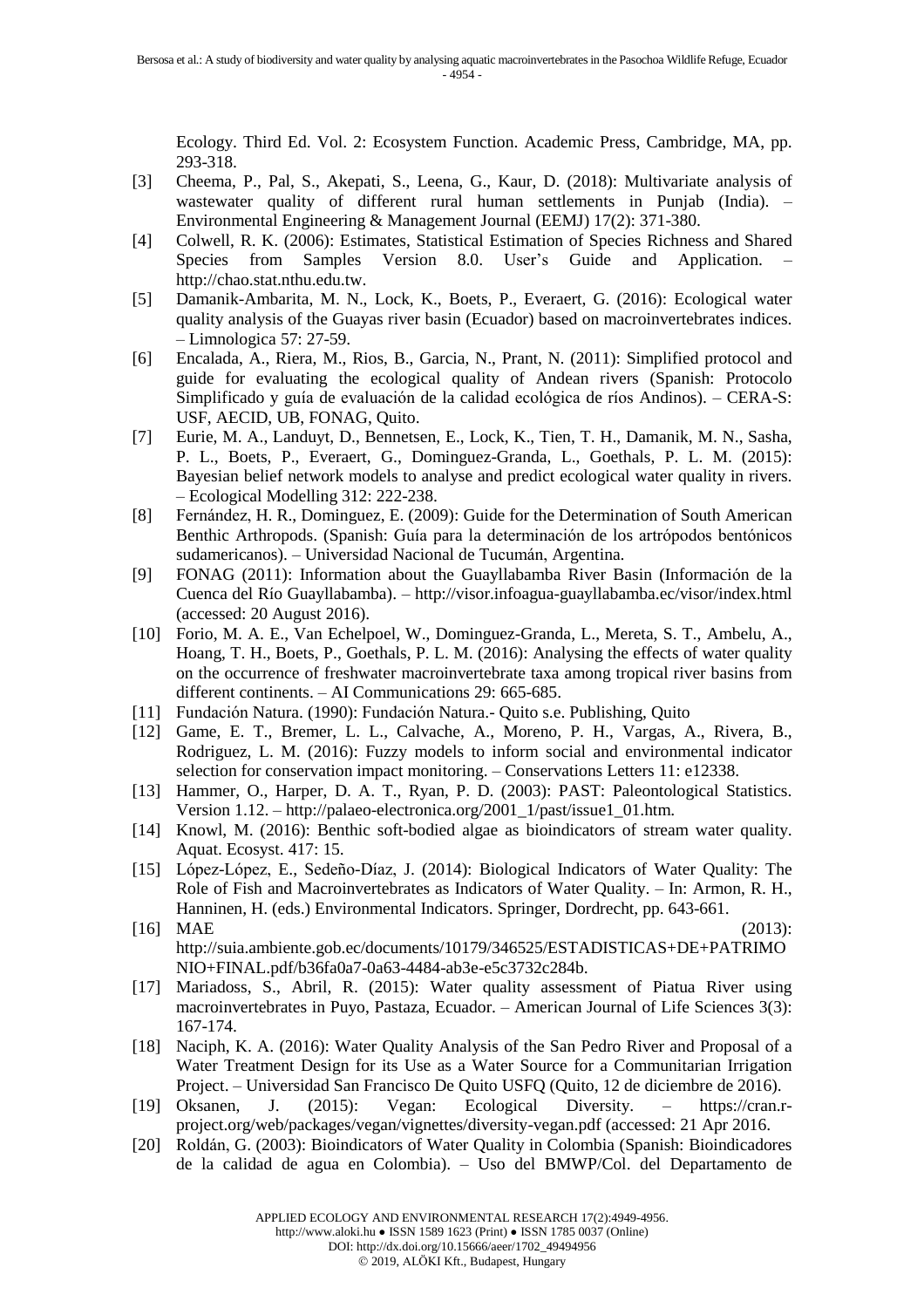Antioquía. Colección Ciencia y Tecnología, Universidad de Antioquia, Bogotá, Colombia.

- [21] Schahrakane, Y., Tazi, O., Idali, H., Benjeloun, N. (2018): Physicochemical and microbiological study of the Ourika Watershed hydrographic network (Marrakech-Morocco region). – Advances in Environmental Sciences, Cluj-Napoca Tomo 10(3): 168.
- [22] Sierra, R. (1996): Deforestation in the Northwest of Ecuador 1983-1993. (Spanish: La deforestación en el Noroccidente del Ecuador 1983-1993). – EcoCiencia, Quito, Ecuador.
- [23] Stancheva, R., Seath, R. (2016): Benthic soft-bodied algae as bioindicators of stream water quality. – Knowl. Manag. Aquat. Ecosyst. 417: 15.
- [24] Valencia, R., Jorgensen, P. (1992): Composition and structure of a humid montane forest on the Pasochoa Volcano, Ecuador. – Nord. Journal Bot. 12: 239-247.

#### **APPENDIX**

| Order       | Family          | Point 1        | Point 2        | Point 3        | Point 4        | Point 5        | <b>Number</b><br>of<br>individual<br>$\bf{s}$ |
|-------------|-----------------|----------------|----------------|----------------|----------------|----------------|-----------------------------------------------|
| Oligochaeta | N.d             | $\overline{2}$ | 16             | $\mathbf{1}$   |                |                | 19                                            |
| Amphipoda   | Hyalellidae     | 3              | 50             |                | 30             | 31             | 114                                           |
| Coleoptera  | Dytiscidae      |                | $\mathbf{1}$   |                | 3              | $\mathbf{1}$   | $\sqrt{5}$                                    |
|             | Elmidae         | $\mathbf{1}$   | 6              | 80             | 1006           | 966            | 2059                                          |
|             | Ptilodactylidae |                | 3              | $\overline{2}$ | $\mathbf{1}$   | $\overline{3}$ | 9                                             |
|             | Scirtidae       | $\mathbf{1}$   | 26             | 3              | 29             | 11             | 70                                            |
|             | Staphylinidae   |                |                |                | 6              | 3              | 9                                             |
|             | Blepharoceridae |                |                |                | $\overline{2}$ | $\overline{4}$ | 6                                             |
|             | Ceratopogonidae | $\overline{4}$ | 51             | 22             | 50             | 50             | 177                                           |
| Diptera     | Chironomidae    | 36             | 25             | 124            | 117            | 163            | 465                                           |
|             | Culicidae       |                |                | $\mathbf 1$    |                |                | $\mathbf{1}$                                  |
|             | Dixidae         |                |                |                |                | $\mathbf{1}$   | $\mathbf{1}$                                  |
|             | Empididae       |                | $\mathbf{1}$   |                |                |                | $\mathbf{1}$                                  |
|             | Limoniidae      |                | $\overline{4}$ |                | 4              | $\,8\,$        | 16                                            |
|             | Muscidae        |                |                |                | $\mathbf{1}$   | 5              | $6\,$                                         |
|             | Psychodidae     |                | $\mathbf{1}$   |                | $\overline{4}$ | 6              | 11                                            |
|             | Simuliidae      | 83             | 29             | 76             | 30             | 16             | 234                                           |
|             | Tabanidae       |                |                | 5              | 41             | 35             | 81                                            |
|             | Tipulidae       | $\overline{2}$ | 14             | 25             | 678            | 368            | 1087                                          |

*Abundance of the different families within the sampling points*

APPLIED ECOLOGY AND ENVIRONMENTAL RESEARCH 17(2):4949-4956. http://www.aloki.hu ● ISSN 1589 1623 (Print) ● ISSN 1785 0037 (Online) DOI: http://dx.doi.org/10.15666/aeer/1702\_49494956 2019, ALÖKI Kft., Budapest, Hungary